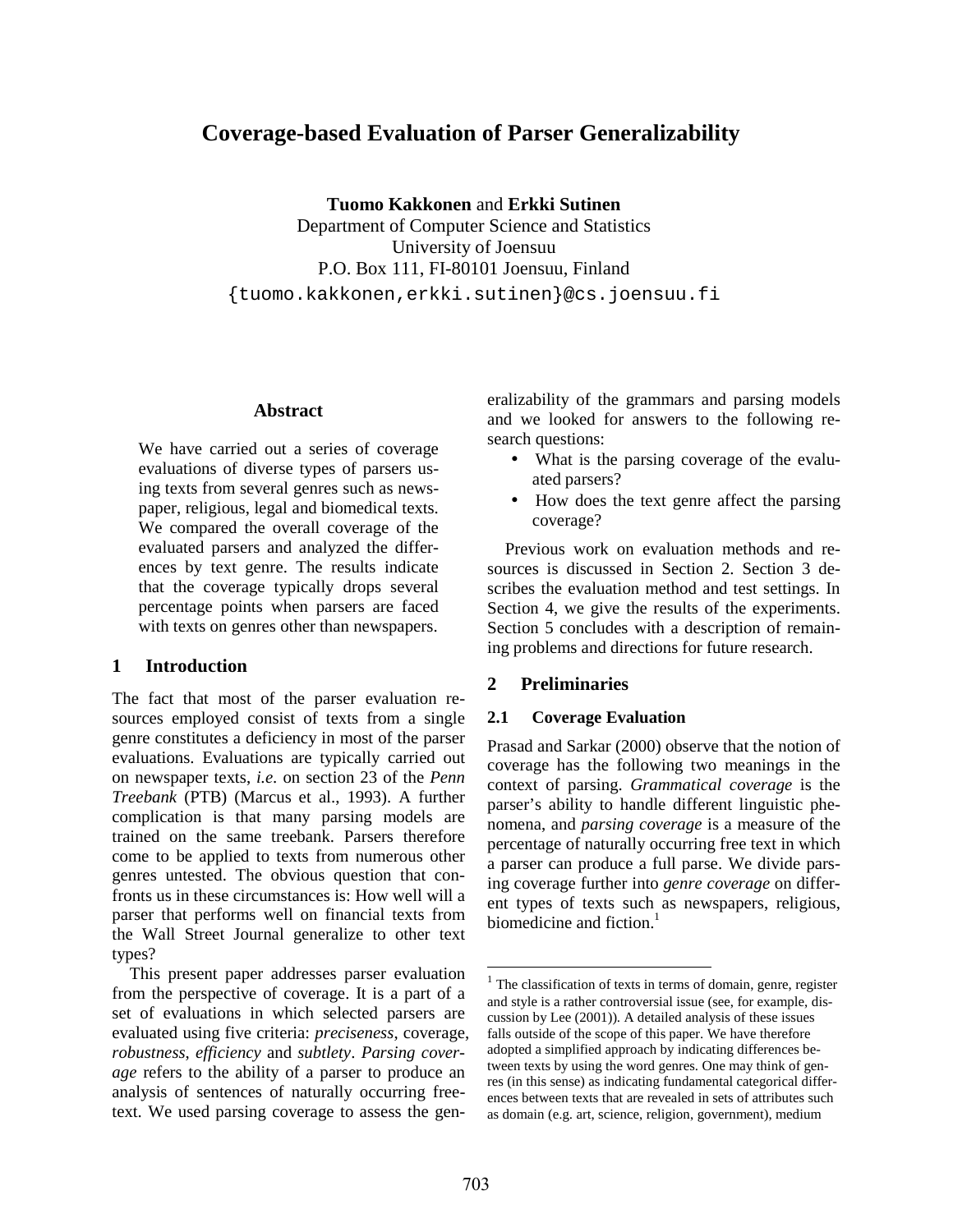Parsing coverage can be measured as the percentage of input sentences to which a parser is able to assign a parse. No annotated text is needed for performing parsing coverage evaluations. On one hand, it can be argued that coverage alone constitutes a rather weak measure of a parser's performance, and thus of its *generalizability* to diverse text genres. An obvious problem with measuring coverage alone is that a parser returning undetailed and flat analyses will easily get high coverage, whereas a parser that outputs detailed analyses will suffer in covering all the input sentences. Moreover, preciseness and coverage can be seen as conflicting requirements for a parser. Increasing preciseness of the grammar often causes its coverage to decrease; adding more constraints to the grammar causes some of the sentences to be rejected even they are acceptable to users of the language. Loosening the constraints allows more sentences to be parsed, thus increasing the coverage, but at the same time easily leads into overgeneration, problems with disambiguation and decreased preciseness.

On the other hand, the points that we raised above indicate that there is a strong relationship between coverage and preciseness. The aim of syntactic parsers is to analyze whole sentences, not just fragments (constituents/D links) precisely. The connection between coverage and preciseness is clear in the case of sentence level evaluations measures<sup>2</sup>: A sentence that cannot be fully analyzed cannot have a complete match with the correct structure in the evaluation resource. Consequently, we argue that coverage can be used a measure of generalizability; It sets the upper bound for the performance on the sentence-level evaluation measures. However, the evaluation should always be accompanied with data on the preciseness of the parser and the level of detail in its output.

## **2.2 Previous Coverage and Cross-genre Evaluations**

Relatively little work has been done on the empirical evaluation of parsers for text types other than newspaper texts. A key issue in available evalua-

tion materials is the genre homogeneity. Almost all the available resources are based on a single genre (nearly always newspaper texts). This makes it impossible to extrapolate anything useful about the generalizability of the developed grammars and parsing models.

To our knowledge, this experiment is the only one reported in the literature that compares the coverage of a set of parsers for English. The studies that critically examine the genre dependency have come to the same unsurprising conclusion that the text genre has an effect on the parser's performance. The genre dependency of parsers is an accepted fact and has been described by, among others, Sekine (1997) and Gildea (2001). For example, Clegg and Shepherd (2005) have undertaken experiments on biomedical data using the *GENIA treebank*. Laakso (2005) reports experiments on the *CHILDES* corpus of transcribed speech between parents and the children. Mazzei and Lombardo (2004) report cross-training experiments in Italian on newspaper and civil law texts. They observed a dramatic drop of, most commonly, around 10-30 percentage points in the parsing coverage.

# **2.3 Reasons for the Coverage Drop**

Genre dependency is caused by several factors. One is that each text genre is characterized by genre-specific words (Biber, 1993). Another feature of genre dependency is syntactic structure distributions. Baldwin et al. (2004) have conducted one of the rare studies that offer an analysis of the main reasons for the diminished coverage. They experimented with an HPSG grammar that was a created manually based on a corpus of data extracted from informal genres such as conversations about schedules and e-mails about e-commerce. The grammar was used for parsing a random sample of texts from several genres. A diagnosis of failures to parse sentences with full lexical span<sup>3</sup> revealed the following causes for the errors: missing lexical entries (40%), missing constructions (39%), preprocessor errors (4%), fragments (4%), parser failures (4%), and garbage strings (11%). They came to the conclusion that lexical expansion should be the first step in the process of parser enhancement.

<sup>(</sup>e.g. spoken, written), content (topic, theme) and type (narrative, argumentation, etc.).

<sup>2</sup> For example Yamada & Matsumoto (2003) uses *complete match* metric (the percentage of sentences whose unlabeled D structure is completely correct) to evaluate the sentence-level preciseness of D parsers.

<sup>&</sup>lt;sup>3</sup> Sentences that contained only words included in the lexicon.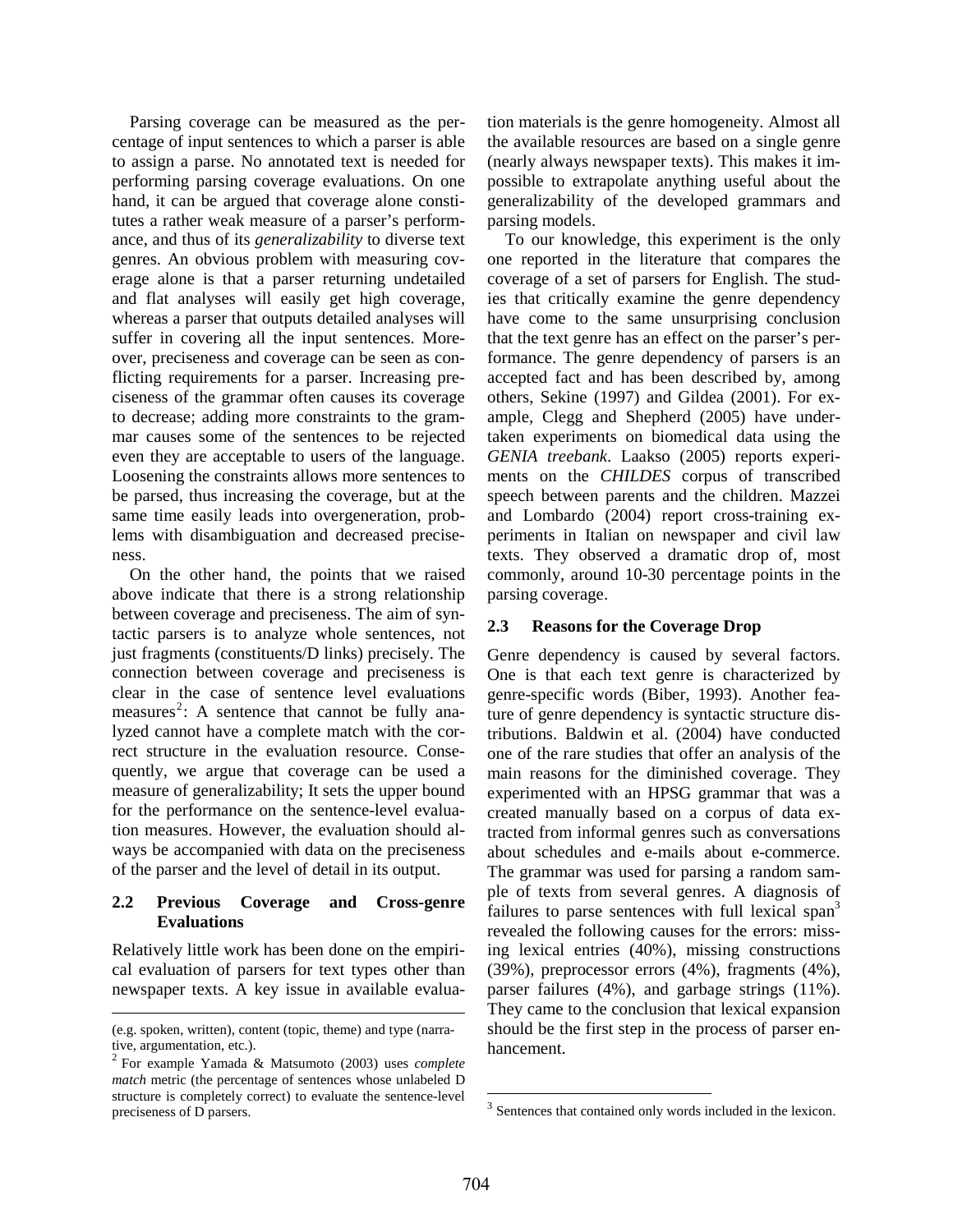# **3 Experiments**

#### **3.1 Research Approach**

In order to investigate the effect of the text genre on the parsing results, we constructed a test corpus of more than 800,000 sentences and divided them into six genres. We parsed these texts by using five parsing systems.

The design of our test settings and materials was guided by our research questions (above). We answered the first question by parsing vast document collections with several state-of-the-art parsing systems and then measuring their parsing coverage on the data. Because we had divided our purposebuilt test set into genre-specific subsets, this allowed us to measure the effects of genre variance and so provide an answer to the second research question. We also included two parsers that had been developed in the 1990s to evaluate the extent to which progress has been made in parsing technology in genre dependency and parsing coverage.

## **3.2 Evaluation Metric and Measures**

The most important decision in parsing coverage evaluation is how the distinction between a covered and uncovered sentence is made. This has to be defined separately for each parser and the definition depends on the type of output. We implemented a set of Java tools to record the statistics from the parsers' outputs. In addition to completely failed parses, we recorded information about incomplete analyses and the number of times the parsers crashed or terminated during parsing.

## **3.3 Materials**

The test set consisted of 826,485 sentences divided into six sub-corpora. In order to cover several genres and to guarantee the diversity of the text types, we sourced a diversity of materials from several collections. There are six sub-corpora in the material and each covers one of the following genres: newspaper, legislation, fiction, non-fiction, religion and biomedicine.

Table 1 shows the sub-corpora and the figures associated with each corpus. In total there were 15,385,855 tokens. The style of the newspaper texts led us to make an initial hypothesis that a similar performance would probably be achievable with non-fiction texts, and we suspected that the legislative and fiction texts might be more difficult to parse because of the stylistic idiosyncrasies involved. Biomedical texts also contained a considerable number of words that are probably not found in the lexicons. These two difficulties were compounded in the religious texts, and the average length of the religion sub-corpus was far higher than the average.

|  | Table 1. The test sets. |  |  |  |  |
|--|-------------------------|--|--|--|--|
|--|-------------------------|--|--|--|--|

| Genre            | <b>Description</b>                                     | No. of<br>sen-<br>tences | Š.,  |
|------------------|--------------------------------------------------------|--------------------------|------|
| Legislation      | Discussions of the<br>Canadian Parliament              | 390,042                  | 17.2 |
| Newspaper        | Texts from several<br>newspapers                       | 217,262                  | 19.5 |
| Fiction          | Novels from the 20th<br>and 21st century               | 97,156                   | 15.9 |
| Non-fiction      | Non-fiction books<br>from the 20th and<br>21st century | 61,911                   | 21.9 |
| Religion         | The Bible, the Koran,<br>the Book of Mormon            | 45,459                   | 27.1 |
| Biomedi-<br>cine | Abstracts from bio-<br>medical journals                | 14,655                   | 21.6 |
|                  | <i>TOTAL</i>                                           | 826,485                  | 18.6 |

## **3.4 The Parsers**

We included both dependency (D)- and phrase structure (PS)-based systems in the experiment. The parsers use a *Probabilistic Context-free*  Grammar (PCFG), *Combinatory Categorial Grammar* (CCG), a semi-context sensitive grammar and a D-based grammar.

*Apple Pie Parser* (APP) (v. 5.9, 4 April 1997) is a bottom-up probabilistic chart parser which finds the analysis with the best score by means of bestfirst search algorithm (Sekine, 1998). It uses a semi-context sensitive grammar obtained automatically from the PTB. The parser outputs a PS analysis consisting of 20 syntactic tags. No wordlevel analysis is assigned. We regard a sentence as having been covered if APP finds a single S nonterminal which dominates the whole sentence and if it does not contain any X tags which would indicate constituents of unrecognized category.

*C&C Parser* (v. 0.96, 23 November 2006) is based on a CCG. It applies log-linear probabilistic tagging and parsing models (Clark and Curran, 2004). Because the parser marks every output as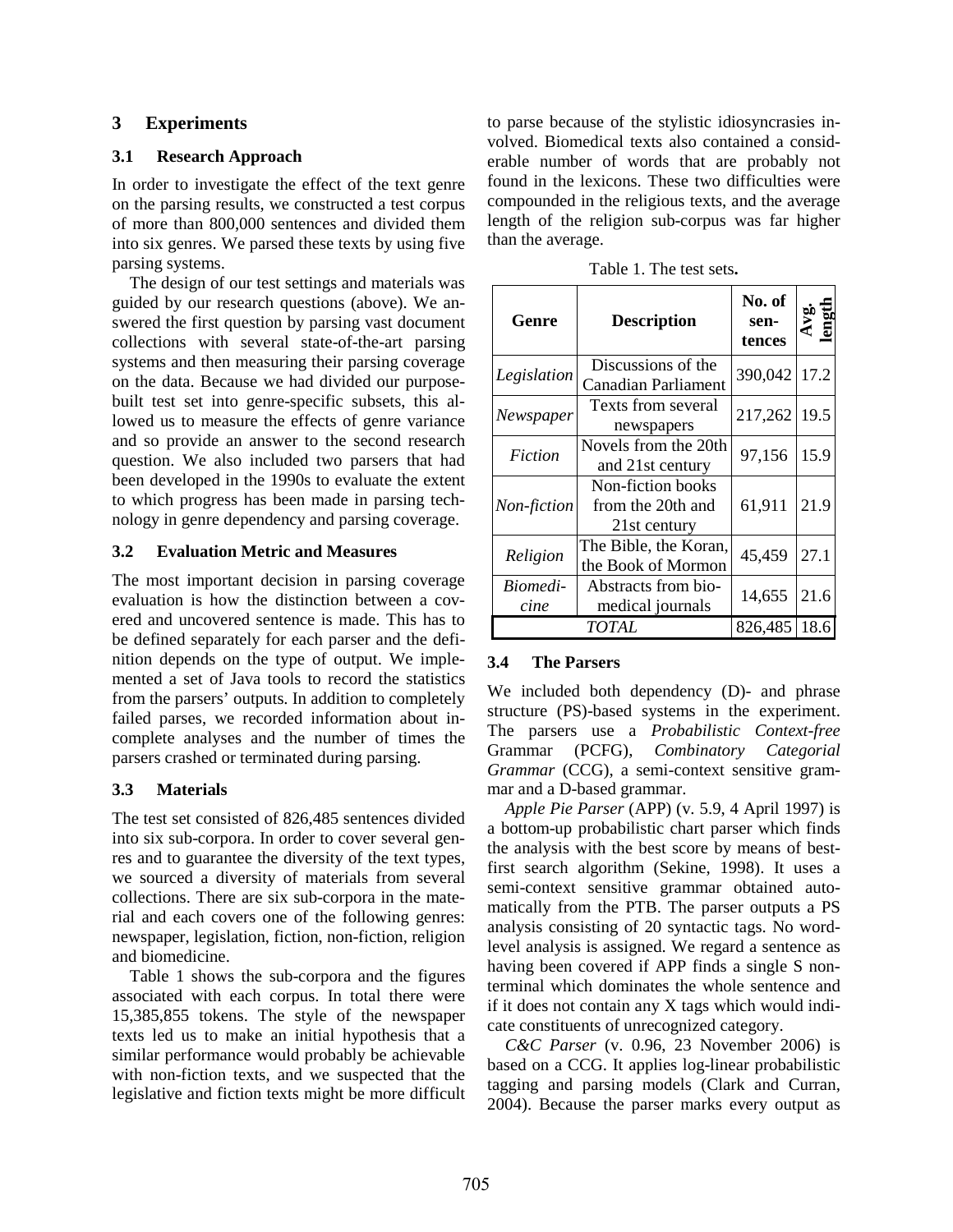either parsed or failed, evaluation of failed parses is straightforward. Fragmented parses were detected from the *grammatical relations* (GR) output. Because GR representations can form cycles, an analysis was not required to have a unique root. Instead, a parse was regarded as being incomplete if, after projecting each GR to a graph allowing cycles, more than one connected set (indicating a fragmented analysis) was found.

*MINIPAR* (unknown version, 1998) is a principle-based parser applying a distributed chart algorithm and a D-style grammar (Lin, 1998). The syntactic tagset comprises 27 grammatical relation types and word and phrase types are marked with 20 tags. A sentence is regarded as having been covered by MINIPAR if a single root is found for it that is connected to all the words in the sentence through a path. The root should in addition be assigned with a phrase/sentence type marker.

*Stanford Parser* (referred in the remainder of this text as SP) (v. 1.5.1, 30 May 2006) can use both an unlexicalized and lexicalized PCFGs (Klein and Manning, 2003). This parser uses a CYK search algorithm and can output both D and PS analyses (de Marneffe et al., 2006). We ran the experiment on the unlexicalized grammar and carried out the evaluation on the D output consisting of 48 D types. We regard a sentence as having been covered by SP in a way similar to that in MINIPAR: the sentence is covered if the D tree returned by the parser has a single root node in which there is a path to all the other nodes in the tree.

*StatCCG* (Preliminary public release, 14 January 2004) is a statistical parser for CCG that was developed by Julia Hockenmaier (2003). In contrast to C&C, this parser is based on a generative probabilistic model. The lexical category set has around 1,200 types, and there are four atomic types in the syntactic description. StatCCG marks every relevant sentence as 'failed' or 'too long' in its output. We were therefore able to calculate the failed parses directly from the system output. We regarded parses as being partially covered when no sentence level non-terminal was found.

#### **3.5 Test Settings**

We wanted to create similar and equal conditions for all parsers throughout the evaluation. Moreover, language processing applications that involve parsing must incorporate practical limits on resource consumption.<sup>4</sup> Hence, we limited the use of memory to the same value for all the parsers and experiments. $5$  We selected 650 MB as the upper limit. It is a realistic setting for free working memory in a typical personal computer with 1 GB memory.

# **4 Results**

Table 2 summarizes the results of the experiments. The parsing coverage of the parsers for each of the sub-corpora is reported separately. Total figures are given for both parser and sub-corpus level. In Table 3, the coverage figures are further broken down to indicate the percentage of the analyses that failed or were incomplete or those occasions on which the parser crashed or terminated during the process.

The five parsers were able to cover, on average, 88.8% of the sentences. The coverage was, unsurprisingly, highest on the newspaper genre. The lowest average coverage was achieved on the religion genre. The difficulties in parsing the religious texts are attributable at least in part to the length of the sentences in the sub-corpus (on average 27.1 words per sentence), which was the highest over all the genres. Contrary to our expectation, the biomedical genre, with its specialist terminology, was not the most difficult genre for the parsers.

If one excludes the one-word sentences from the legislation dataset, SP had the best coverage and best generalizability over the text genres. APP was the second best performer in this experiment, both in coverage and generalizability. While APP produces shallow parses, this helps it to obtain a high coverage. Moreover, comparing the F-scores reported in the literature for the five parsers revealed that the F-score (70.1) of this parser was more than 10 percentage points lower than the score of the second worst parser MINIPAR. Thus, it is obvious that the high coverage in APP is achieved at the cost of preciseness and lack of detail in the output.

<sup>&</sup>lt;sup>4</sup> In addition, parsing in the order of hundreds of thousands of sentences with five parsers takes thousands of hours of processor time. It was therefore necessary for us to limit the memory consumption in order to be able to run the experiments in parallel.

<sup>&</sup>lt;sup>5</sup> Several methods were used for limiting the memory usage depending on the parser. For example, in the Java-based parsers, the limit was set on the size of the Java heap.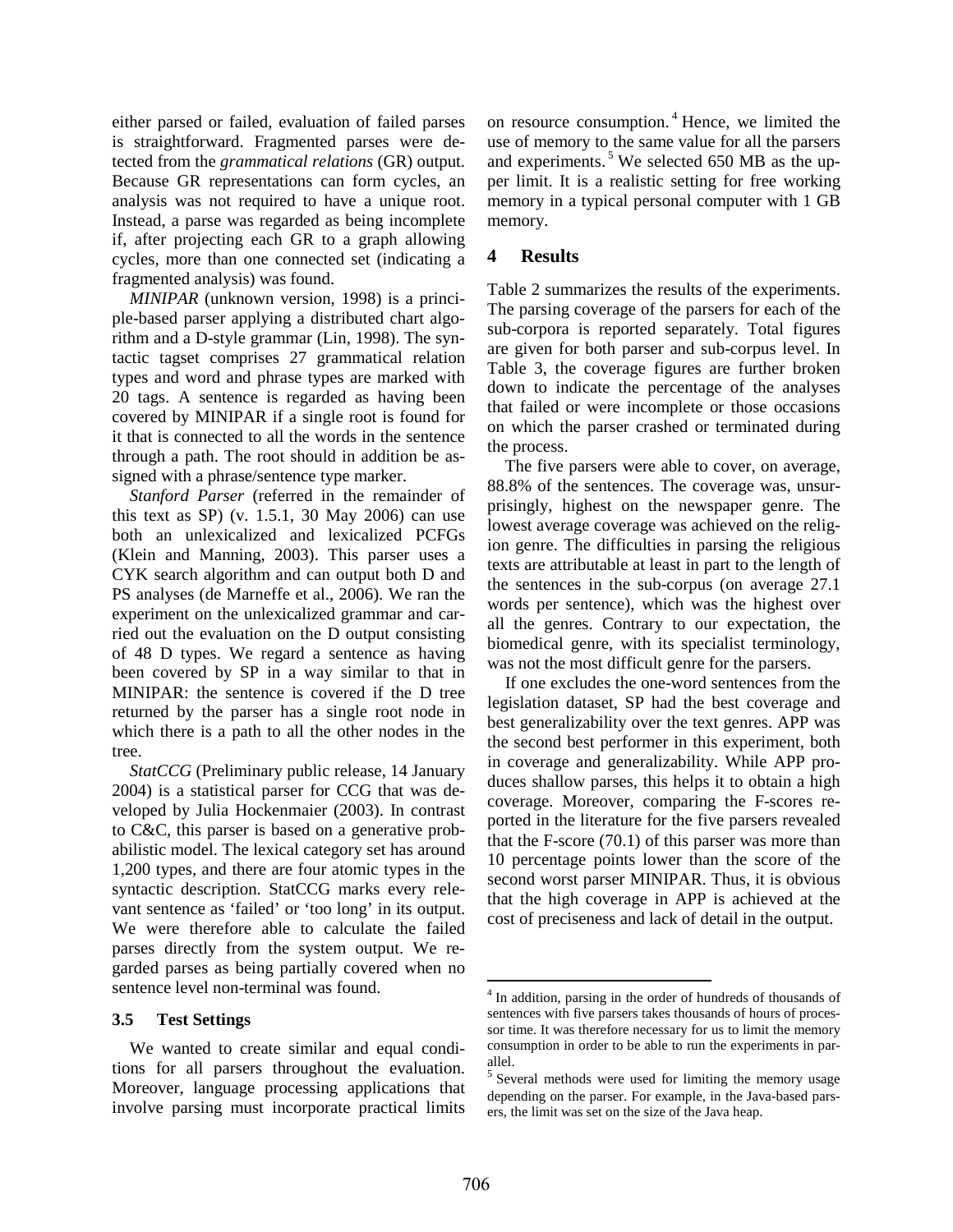Table 2. Comparison of the parsing results for each sub-corpus and parser. "Average" column gives the average of the coverage figures for the six genres weighted according to the number of sentences in each genre. The column labeled "Generalizability" shows the drop of the coverage in the lowest-scoring genre compared to the coverage in the newspaper genre.

| compared to the coverage in the newspaper genre. |      |                                           |      |      |          |                  |         |                       |
|--------------------------------------------------|------|-------------------------------------------|------|------|----------|------------------|---------|-----------------------|
| Parser                                           |      | Newspaper Legislation Fiction Non-fiction |      |      | Religion | Biomedi-<br>cine | Average | Gener-<br>alizability |
| <b>APP</b>                                       | 99.8 | 98.9                                      | 97.5 | 96.4 | 93.1     | 98.9             | 98.5    | 6.7                   |
| C&C                                              | 87.8 | 84.9                                      | 86.0 | 81.2 | 75.5     | 84.8             | 85.0    | 14.0                  |
| <b>MINIPAR</b>                                   | 88.0 | 68.8                                      | 68.0 | 71.5 | 34.4     | 70.1             | 72.1    | 60.9                  |
| $SP^*$                                           | 99.8 | 99.5                                      | 98.0 | 98.3 | 98.9     | 98.5             | 99.2    | 1.8                   |
| <b>StatCCG</b>                                   | 96.7 | 85.2                                      | 87.7 | 86.7 | 94.0     | 83.3             | 89.1    | 13.9                  |
| Average                                          | 94.4 | 87.5                                      | 87.4 | 86.8 | 79.2     | 87.1             | 88.8    | 19.5                  |

\*SP experienced a coverage drop of tens of percentage points in comparison to other genres on the Hansard dataset. This was caused mainly by a single issue: the dataset contained a number of sentences that contained only a single word – sentences such as "Nay.", "Agreed.", "No." and so on. Because no root node is assigned to D analysis by SP, the parser did not return any analysis for such sentences. These sentences were omitted from the evaluation. When the sentences were included, the coverage on legislation data was 59.5% and the average was 73.4%.

Table 3**.** Breakdown of the failures. All the results are reported as a percentage of the total number of sentences. Column 'Incomplete' reports the pro-

portion of sentences that were parsed, but the analysis was not full. Column 'Failed' shows those cases in which the parser was not able to return a parse. Column 'Terminated' shows the proportion of the cases in which the parser crashed or terminated during the process of parsing a sentence.

| Parser         | Incomplete | Failed | <b>Terminated</b> |
|----------------|------------|--------|-------------------|
| <b>APP</b>     | 1.5        | 0.0    | 0.001             |
| C&C            | 12.8       | 2.2    | 0.006             |
| <b>MINIPAR</b> | 27.9       | 0.0    | 0.009             |
| <b>SP</b>      | 0.5        | 0.4    | 0.002             |
| <b>StatCCG</b> | 9.6        | 1.4    | 0.000             |
| Average        | 10.5       | 0.8    | 0.004             |

While StatCCG outperformed C&C parser by 4.1 percentage points in average coverage, the two CCG-based parsers achieved a similar generalizability. StatCCG was the most stable parser in the experiment. It did not crash or terminate once on the test data.

The only parser based on a manuallyconstructed grammar, MINIPAR, had the lowest coverage and generalizability. MINIPAR also proved to have stability problems. While this parser achieved an 88.0% coverage with the newspaper corpus, its performance dropped over 10 percentage points with other corpora. Its coverage was only 34.4% with the religion genre. The most commonly occurring type of problem with this data was a fragmented analysis occasioned by sentences beginning with an 'And' or 'Or' that was not connected to any other words in the parse tree.

# **5 Conclusion**

This paper describes our experiments in parsing diverse text types with five parsers operating with four different grammar formalisms. To our knowledge, this experiment is the only large-scale comparison of the coverage of a set of parsers for English reported in the literature. On average, the parsing coverage of the five parsers on newspaper texts was 94.4%. The average dropped from 5.6 to 15.2 percentage points on the other five text genres. The lowest average scores were achieved on the religion test set.

In comparison to MINIPAR, the results indicate that the coverage of the newer parsers has improved. The good performance of the APP may partly be explained by a rather poor preciseness: the rate of just over 70% is much lower than that of other parsers. APP also produces a shallow analysis that enables it to achieve a high coverage.

One observation that should be made relates to the user friendliness and documentation of the parsing systems. The parsing of a vast collection of texts using several parsing systems was neither simple nor straightforward. To begin with, most of the parsers crashed at least once during the course of the experiments. The C&C parser, for example, terminates when it encounters a sentence with two spaces between words. It would be far more con